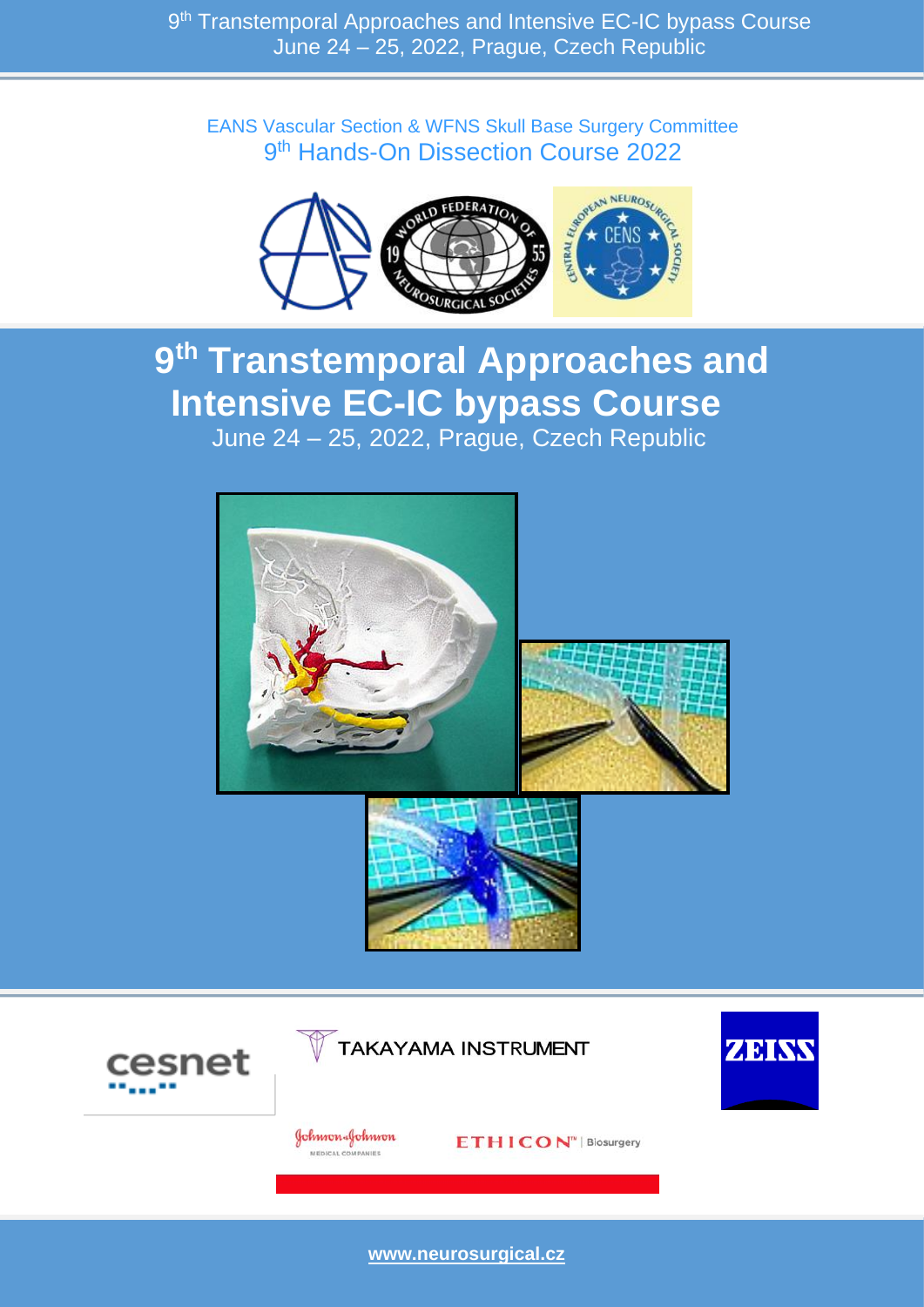#### **MAIN INFORMATION**

#### **DATE OF THE COURSE**

June 24 - 25, 2022

#### **VENUE**

**June 24, 2022 - Lectures: CSVTS,** Novotneho lavka 5, Old town – Prague 1

#### **June 25, 2022 - Course: Klub Lavka,**

Novotneho lavka 1, Old town – Prague 1 (next to the Charles Bridge [www.lavka.cz\)](http://www.lavka.cz/)

#### **COURSE ORGANIZERS**

WFNS Skull Base Surgery Committee Vascular Section EANS Czech Neurosurgical Society Czech Skull Base Study Group Central European Neurosurgical Society

#### **International Faculty Czech Faculty**

T. Fukushima (USA) M. Sames R. Tanikawa (Japan) F. Cihlar P. Vajkoczy (Germany) J. Fiedler L. Wessels (Germany) V. Priban N. Hecht (Germany) **P. Vachata** L. Poulsgaard (Denmark) E. Zverina T. Mathiesen (Sweden) L. Streit U. Spetzger (Germany) L. Mastronardi (Italy) J.A. Landeiro (Brasil) J. K. Liu (USA) W. Tirakotai (Thailand) O. Voznyak (Ukraine) I. Kanaan (Saudi) R. Margraf (USA) K. Tanahashi (Japan) S. Numazawa (Japan) U. Bawornvaraporn (Thailand)

- 
- 
- 
- 
- 
- 
-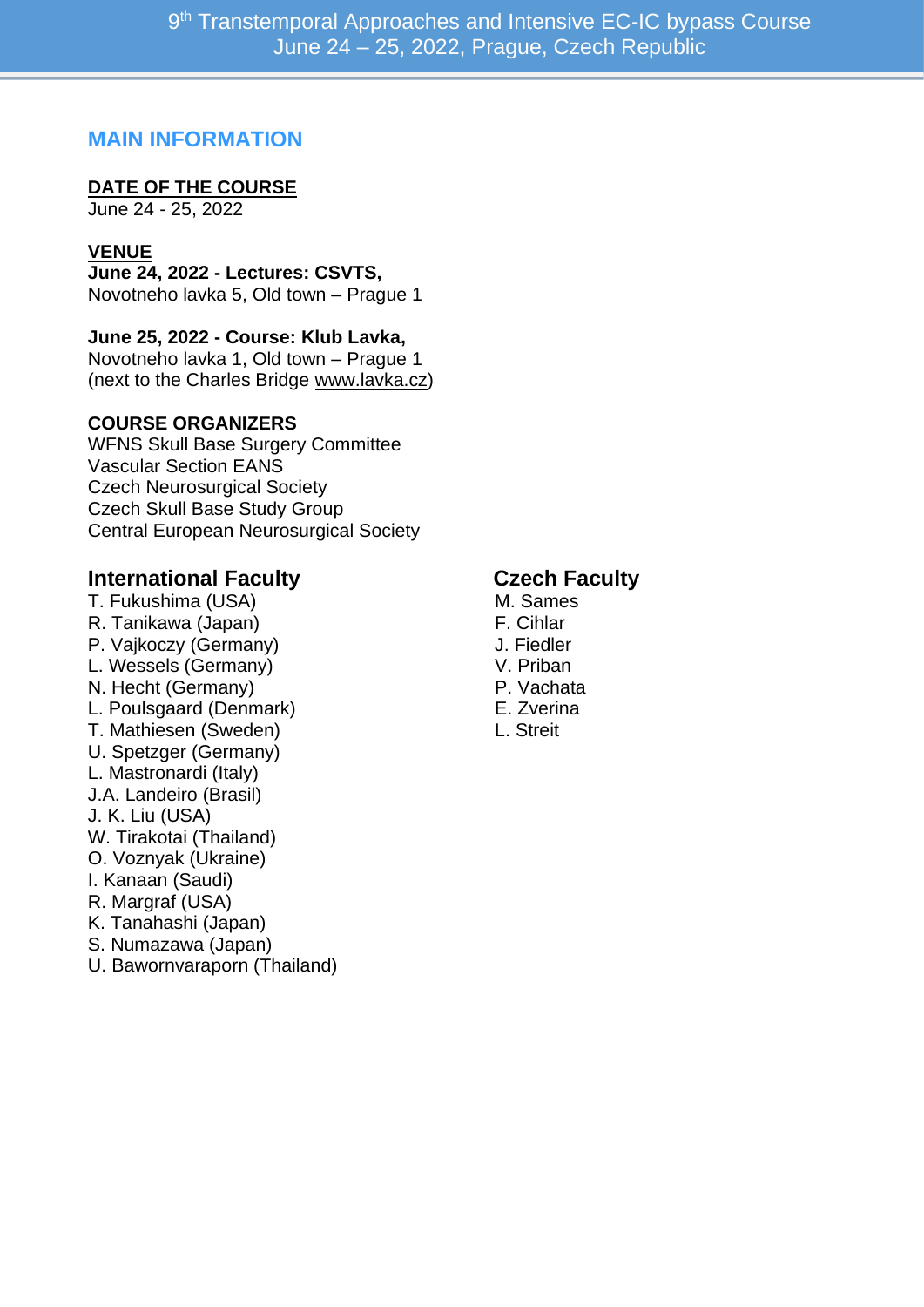### **INVITATION**

Dear colleagues,

We invite you cordially to the traditional 9th Prague Microanatomic Hands-on Dissection Course. The workshop is a two-day event with intensive teaching of brain bypasses and transtemporal approaches. The first day is devoted to lectures on indications, surgical techniques and possible complications presented by the world's leading experts in vascular neurosurgery and skull base surgery. The next day you will train microsurgical bypasses and transtemporal approaches on special realistic specimens that are very beneficial for your further training. The course traditionally takes place in the attractive area of the Lávka Club right next to the ancient Charles Bridge. For a festive dinner that is important for your discussion with our experts, we have selected a typical Czech restaurant in Mala Strana right by the Vltava River.

We look forward to your participation and believe that lectures by experienced and worldrenowned experts and your intensive microsurgery training will bring improved care and benefit to our patients.

#### **Professor Martin Sames, MD, PhD**

Professor and Chairman of Department of Neurosurgery, Masaryk Hospital University J. E. Purkinje,Usti nad Labem, Czech Republic Medical Faculty, Charles University Prague, Czech Republic

#### **Professor Takanori Fukushima, M.D, D.M.Sc.**

Professor of Neurosurgery Duke University Medical Center Raleigh Neurosurgical Clinic

#### **PROGRAM**

The international Course will be broadcasted on the Internet by CESNET z.s.p.o. Details concerning streaming addresses and resolutions will be published on **[www.ces.net/events/2022/nsw/.](http://www.ces.net/events/2022/nsw/)**

#### **Thursday June 23, 2022**

**Pre-Course Faculty Dinner (location and time will be specified)**

#### **COURSE SCHEDULE**

#### **Friday June 24, 2022 LECTURES AND VIDEO SESSION** Venue: CSTVS – Novotneho lavka 5, Old town, Prague 1 **8.20 – 19.00** *(lectures 12 minutes each + 3 min discussion)* 7.00 – 8.20 *Registration* 8.20 – 8.30 *Introduction* **8.30 – 10.10 Aneurysms bypass Lectures and Video Session** L. Wessels/ P. Vajkoczy Classification and management of giant MCA aneurysms R. Tanikawa Vascular Reconstruction for Anterior Circulation Lesion T. Fukushima Vascular reconstruction in Neurosurgery: Techniques of small and big bypass (30 min) R. Tanikawa Vascular Reconstruction for Complex Aneurysm and Application of Skull Base Surgery J. K. Liu Video: PICA-PICA Bypass for Dissecting PICA Aneurysm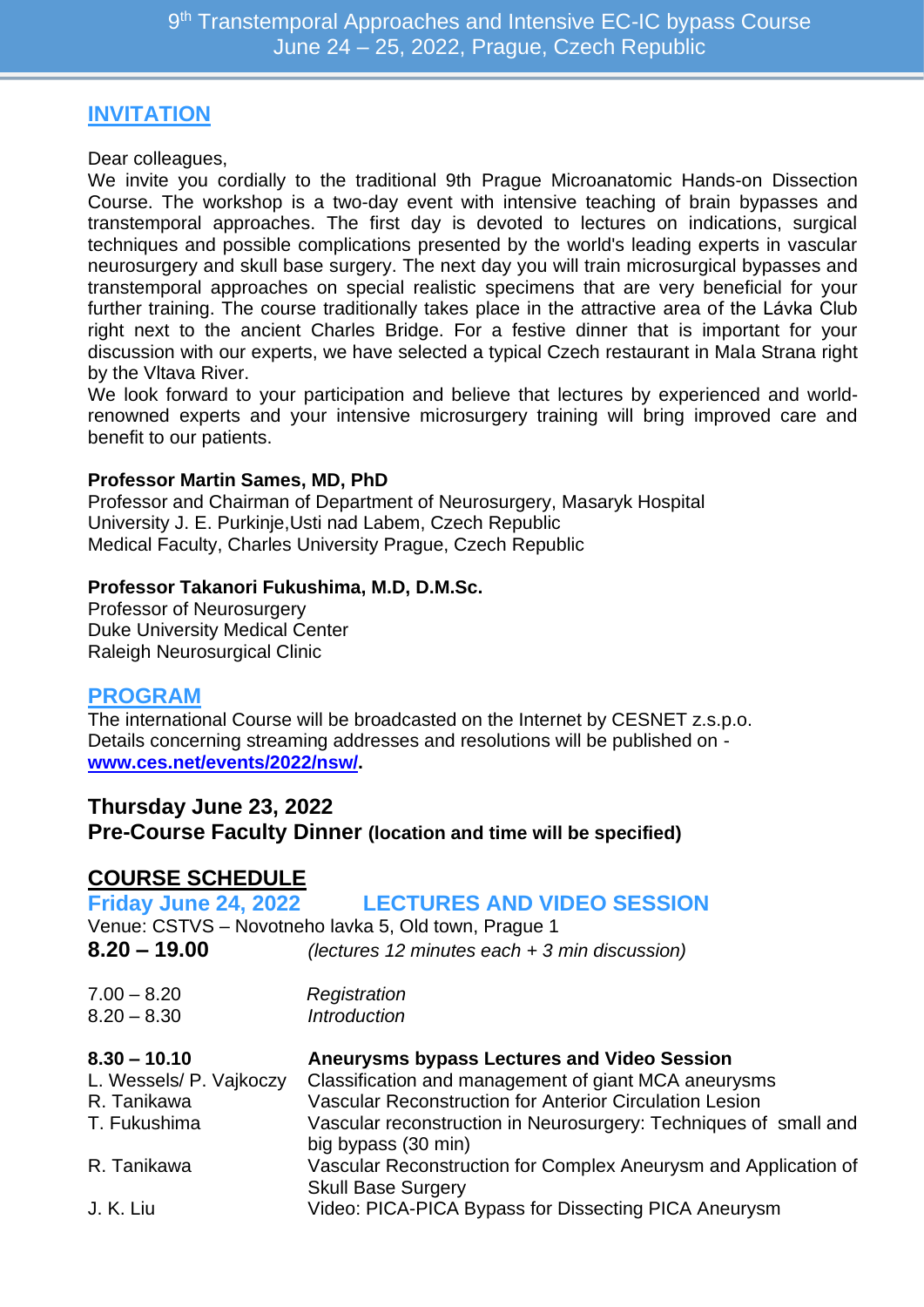| U. Spetzger | Video: Subtleties in clipping of a partially thrombosed giant |
|-------------|---------------------------------------------------------------|
|             | PICA – aneurysm (7 min)                                       |

*Coffee break 10.10 – 10.30*

| $10.30 - 12.10$<br>N. Hecht/ P. Vajkoczy<br>K. Tanahashi                | Bypass for hemodynamic ischemia and Moyamoya<br>Bypass and ischemia<br>STA-MCA double microbypass and highly vascularized EDAGS<br>Techniques for Moyamoya disease (10-12 min)                                                                           |  |  |  |
|-------------------------------------------------------------------------|----------------------------------------------------------------------------------------------------------------------------------------------------------------------------------------------------------------------------------------------------------|--|--|--|
| S. Numazawa                                                             | Revascularization surgery for Moyamoya disease, 30 years<br>Experience (15 min)                                                                                                                                                                          |  |  |  |
| R. Tanikawa<br>M. Sames                                                 | Bypass for hemodynamic ischemia and acute stroke<br>COSS analysis VERITAS study and posterior circulation<br>Revascularization (10 min)                                                                                                                  |  |  |  |
| J. Fiedler<br>F. Cihlar<br>J. Fiedler                                   | Cognitive outcome of EC-IC bypass<br>Endovascular management of acute ischemic stroke<br>Open microsurgery in acute ischemic stroke                                                                                                                      |  |  |  |
| Lunch $12.10 - 13.00$                                                   |                                                                                                                                                                                                                                                          |  |  |  |
| $13.00 - 14.35$<br>T. Fukushima                                         | <b>Skull Base Lectures and Video Session</b><br>Transtemporal lateral skull base surgery: microanatomy and<br>dissections of the inner petrosa, superior petrosa and mastoid<br>(Basics of Combined Petrosal Approach) (20 min)                          |  |  |  |
| L. Poulsgaard<br>P. Vachata<br>J. Liu<br>W. Tirakotai<br>J. A. Landeiro | Translab approach for vestibular schwannoma<br>Facial nerve reconstruction techniques<br>Video: Kawase Approach for SCA Dissecting Pseudoaneurysm<br>Trigeminal Schwannoma: Microscopic or Endoscopic<br>Skull base surgery and transtemporal approaches |  |  |  |
| Coffee break 14.35 - 15.00                                              |                                                                                                                                                                                                                                                          |  |  |  |

| $15.00 - 16.45$   | <b>Skull Base Lectures and Video Session</b>                                              |
|-------------------|-------------------------------------------------------------------------------------------|
| L. Mastronardi    | Kawase approach, anatomy, dissection and clinical application                             |
| J. K. Liu         | Combined Petrosal Approaches for Vascular Lesions and                                     |
|                   | <b>Skull Base Tumors</b>                                                                  |
| O. Voznyak        | Petroclival meningiomas                                                                   |
| U. Bawornvaraporn | Microanatomy, Classification and Operative Techniques of                                  |
|                   | Petrous Bone Lesions: Extradural Middle Fossa                                             |
|                   | (approach in 125 cases) (20 min)                                                          |
| I. Kanaan         | Variation of neurosurgical approaches to Mackel cave and                                  |
|                   | petroclival tumors                                                                        |
| W.Tirakotai       | Facial nerve reinervation and reanimation                                                 |
| L. Streit         | Management of the paralyzed face, temporalis myoplasty through<br>the nasolabial approach |
|                   |                                                                                           |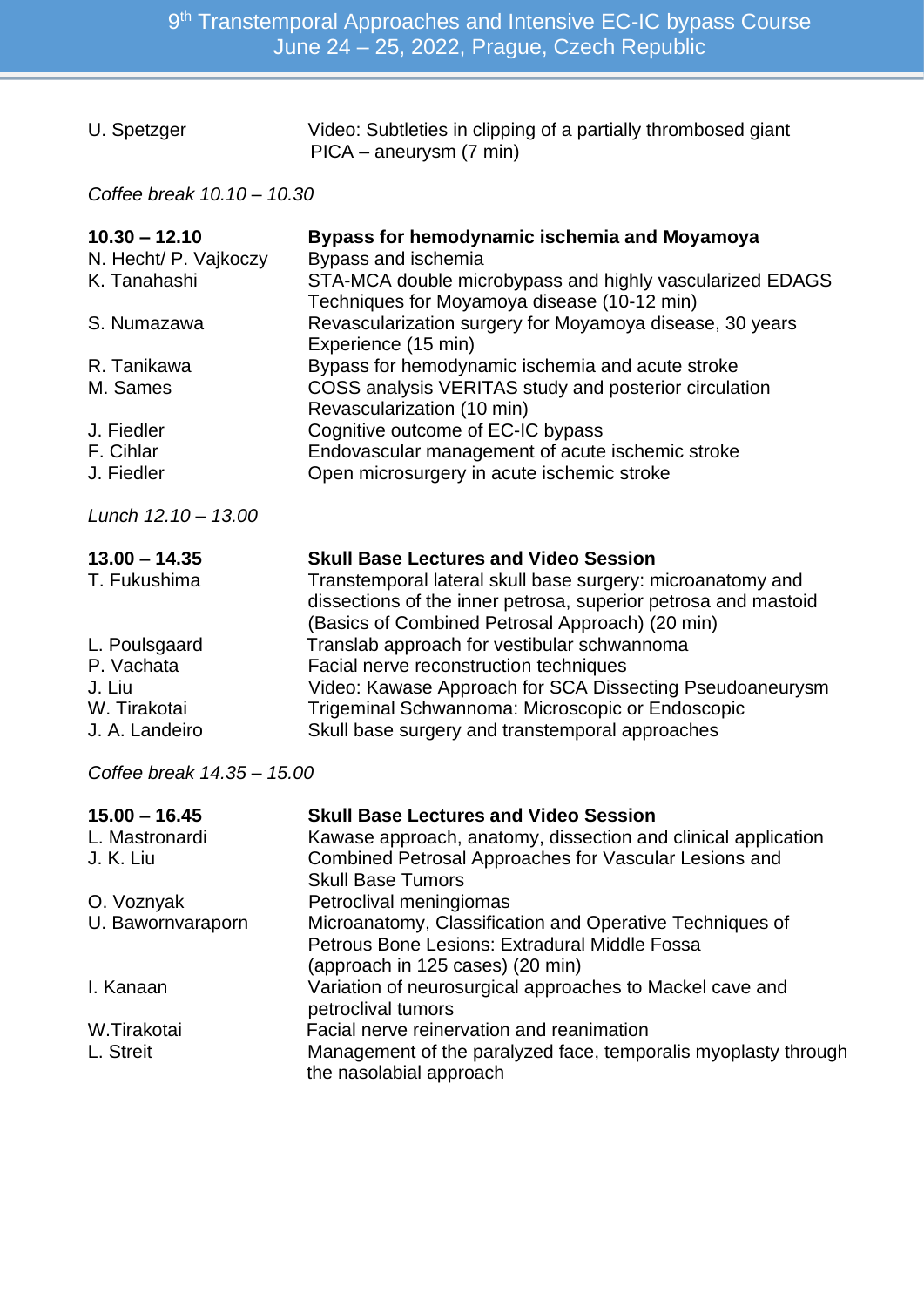*Coffee break 16.45 – 17.15*

| $17.15 - 18.30$<br>R. Margraf                                                                                                                               | <b>Skull Base Lectures and Video Session</b><br>Skull Base Techniques for Clipping of Proximal Internal Carotid<br>Aneurysms                                                                              |  |  |  |
|-------------------------------------------------------------------------------------------------------------------------------------------------------------|-----------------------------------------------------------------------------------------------------------------------------------------------------------------------------------------------------------|--|--|--|
| O. Voznyak                                                                                                                                                  | The ways for improvement of functional results in vestibular<br>schwannoma surgery.                                                                                                                       |  |  |  |
| T. Mathiesen<br>E. Zverina<br>U. Bawornvaraporn                                                                                                             | "Safe" sacrifice of posterior fossa veins<br>Foramen jugulare schwannomas<br>How to drill the Mastoid bone (video)                                                                                        |  |  |  |
| <b>Discussion</b>                                                                                                                                           |                                                                                                                                                                                                           |  |  |  |
| $20.00 - 23.00$                                                                                                                                             | <b>DINNER (Restaurant Cerny Orel, Prague 1)</b>                                                                                                                                                           |  |  |  |
| <b>Saturday June 25, 2022</b><br><b>Hands-On Dissection Course</b><br>Venue: Klub Lavka - Novotneho lavka 1, Old town, Prague 1)<br>8.30 - 18.00 Klub Lavka |                                                                                                                                                                                                           |  |  |  |
| A) 8.30 - 12.00                                                                                                                                             | <b>LABORATORY TRAINING OF MICROANASTOMOSIS</b>                                                                                                                                                            |  |  |  |
| $8.30 - 08.40$<br>$9.00 - 12.00$                                                                                                                            | Introduction, comparison of different training models<br>Laboratory training of microanastomosis on synthetic vessels                                                                                     |  |  |  |
|                                                                                                                                                             | end to side<br>side to side<br>end to end                                                                                                                                                                 |  |  |  |
| $11.55 - 12.00$                                                                                                                                             | Comparison of continuous and interrupted sutures in EC-IC<br>anastomosis (V. Priban)<br><b>Closing remarks</b><br>Awards for the best sutured specimen                                                    |  |  |  |
| $12.00 - 13.00$                                                                                                                                             | <b>LUNCH</b>                                                                                                                                                                                              |  |  |  |
|                                                                                                                                                             | B) 13.00 - 18.00 LABORATORY TRAINING - TRANSTEMPORAL APPROACHES                                                                                                                                           |  |  |  |
| $13.00 - 14.30$<br>$14.30 - 15.30$<br>$15.30 - 15.45$                                                                                                       | Transmastoid retrolab approach - drilling<br>Translab approach - drilling<br>Transcochlear approach - drilling                                                                                            |  |  |  |
| $15.45 - 16.30$<br>$16.30 - 17.15$<br>$17.15 - 17.45$<br>$17.45 - 18.00$                                                                                    | Transcondylar approach - demonstration<br>Anterior transpetrosal approach - demonstration<br>Anterior transpetrosal approach - drilling<br><b>Closing remarks</b><br>Awards for the best drilled specimen |  |  |  |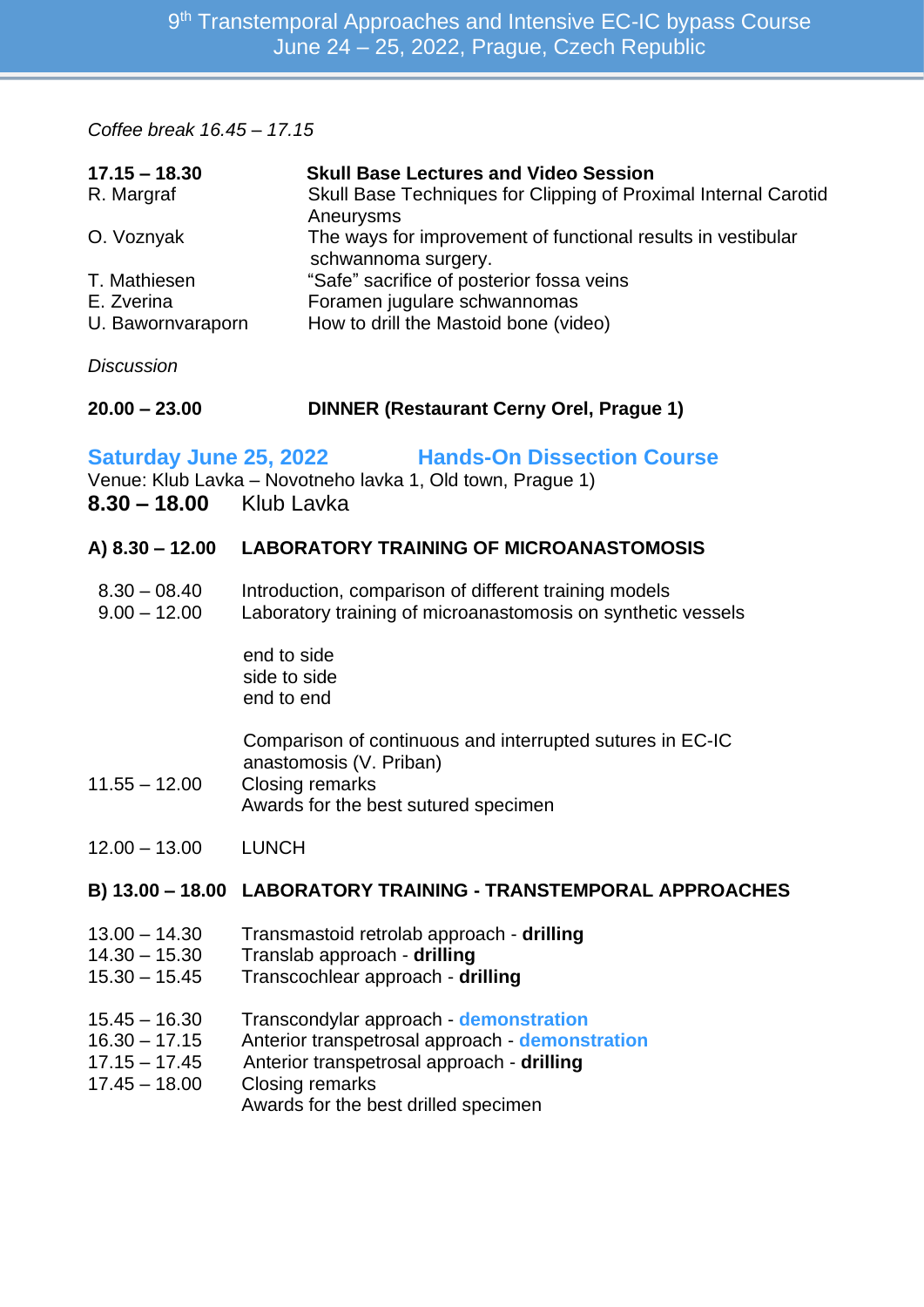9<sup>th</sup> Transtemporal Approaches and Intensive EC-IC bypass Course June 24 – 25, 2022, Prague, Czech Republic

#### **ORGANIZATIONAL INFORMATION**

| <b>IMPORTANT DATES</b><br><b>February 10, 2022</b><br><b>February 28, 2022</b> | Discount for early registration and early fee payment<br>Deadline for registration to Hands-On Dissection<br>Course |
|--------------------------------------------------------------------------------|---------------------------------------------------------------------------------------------------------------------|
| June 24 - 25, 2022                                                             | 9th Transtemporal Approaches and Intensive EC-IC bypass<br><b>Course</b>                                            |
| June 24, 2022                                                                  | LECTURES AND VIDEO SESSION                                                                                          |
| June 25, 2022                                                                  | HANDS-ON DISSECTION COURSE                                                                                          |

**PARTICIPATION LECTURES AND VIDEO SESSION** / June 24, 2022/

Capacity of the session is 80 people.

#### **PARTICIPATION Hands-On Dissection Course** / June 25, 2022/

Capacity of the session is 20 people (2 participants per 1 station). **Due to this limit all payments should be performed following acceptance confirmation by the organizing committee.** 

The deadline for registration to Hands-on Dissection Course **has been extended till February 28, 2022. Do not make the payment until you receive the e-mail confirmation of the acceptance to the course.**

#### **ACCOMMODATION**

Each participant ensures an accommodation individually. [www.booking.com](http://www.booking.com/)

#### **SOCIAL PROGRAM**

Thursday June 23, 2022 Pre-Course Faculty Dinner (place will be specified) Friday June 24, 2022 Dinner 20.00 – 23.00 Restaurant Cerny Orel, Prague 1

#### **REGISTRATION – APPLICATION FORM**

The application form must be submitted on-line on [www.neurosurgical.cz](http://www.neurosurgical.cz/)

#### **REGISTRATION FEE**

|                                                                                     | until February 10, 2022 | from February 11, 2022 |
|-------------------------------------------------------------------------------------|-------------------------|------------------------|
| Lectures and video session                                                          | <b>90 EUR</b>           | <b>100 EUR</b>         |
| $(08.20 - 19.00, June 24, 2022)$                                                    |                         |                        |
| Includes: Participation, coffee breaks, lunch, materials, certificate               |                         |                        |
| Lectures and video session incl. dinner                                             | <b>190 EUR</b>          | <b>200 EUR</b>         |
| (08.20 - 19.00, June 25, 2022)                                                      |                         |                        |
| Includes: Participation on Lectures and video session incl. dinner on June 24, 2022 |                         |                        |
|                                                                                     |                         |                        |

Course Registration fee 690 EUR 790 EUR (June 24 - 25, 2022) Includes: Participation on Lectures and video session incl. dinner on June 24, 2022 + Participation Course - lectures, dissection practice-vessels, temporal bone (www.kezlex.com), scrubs, coffee breaks, lunch, T-shirt, dissection manual, certificate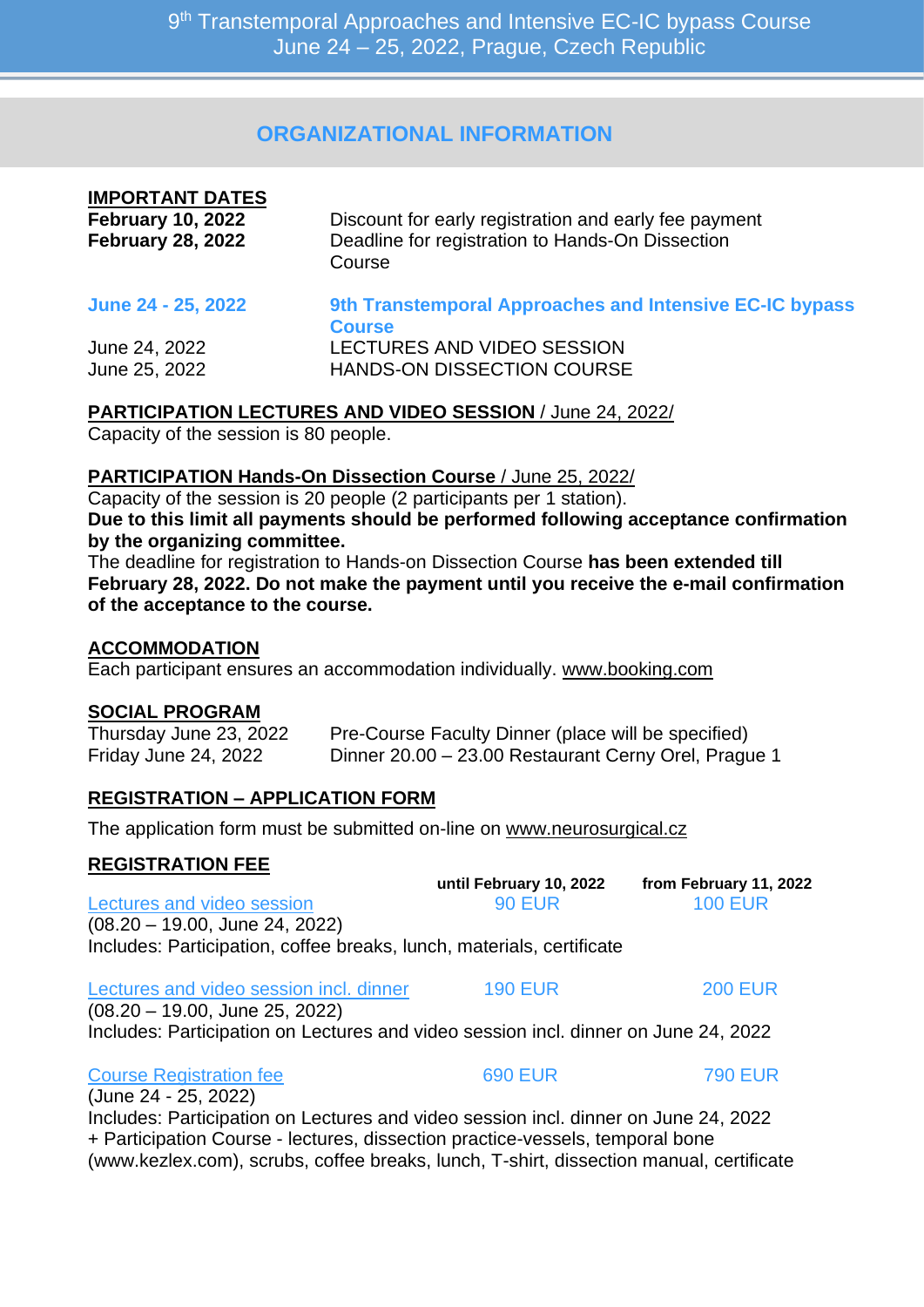#### **FEE PAYMENT**

Within 3 working days you will receive the e-mail confirmation of your registration and acceptance to the course and also the payment information. We kindly ask you to make your payment within 7 days. You will recieve the e-mail confirmation of the payment.

#### **PAYMENT INFO**

Bank name: FIO banka, a. s. Bank address: V Celnici 1028/10, 117 21 Prague 1, Czech Republic Account owner address: BOS. org s. r. o., Kekulova 615/38, 400 01 Usti nad Labem, Czech Republic Account number: 2300539234/2010 IBAN: CZ1420100000002300539234 SWIF/BIC: FIOBCZPPXXX Details payment: **202210** + participants surname, name

#### **Submit proof of payment upon request at registration, here you will be handed a tax receipt.**

Registration fee and the other payments include VAT. Company BOS. org s. r. o. is registered at the Regional Court in Usti nad Labem, section C, insertion 9733. BOS. org s. r. o., Kekulova 615/38, 400 01 Usti nad Labem, Czech Republic. ID no.: 64049876, VATID no.: CZ64049876

#### **Cancellation policy**

#### **Hands-On Dissection Course**

- from February 1, 2022 until February 28, 2022 cancellation fees are 50 % from the cancelled order
- from March 1, 2022 cancellation fees are 100 % from the cancelled order

#### **Lectures and Video Session**

- until May 15, 2022 there are no cancellation fees
- from May 16, 2022 until May 31, 2022 cancellation fees are 50 % from the cancelled order
- from June 1, 2022 cancellation fees are 100 % from the cancelled order

The Course Secretariat must be notified of cancellations in written form via e-mail: [info@bos-congress.cz](mailto:info@bos-congress.cz) and the receipt of the cancellation will be confirmed. Cancellation by phone will not be accepted. Appropriate refunds will be made after the Course.

#### **Refunds**

**Cancellation in the period without cancellation fees** – a one-off administrative fee of 10 EUR will be deducted from your payment. The final amount will be sent to your bank account.